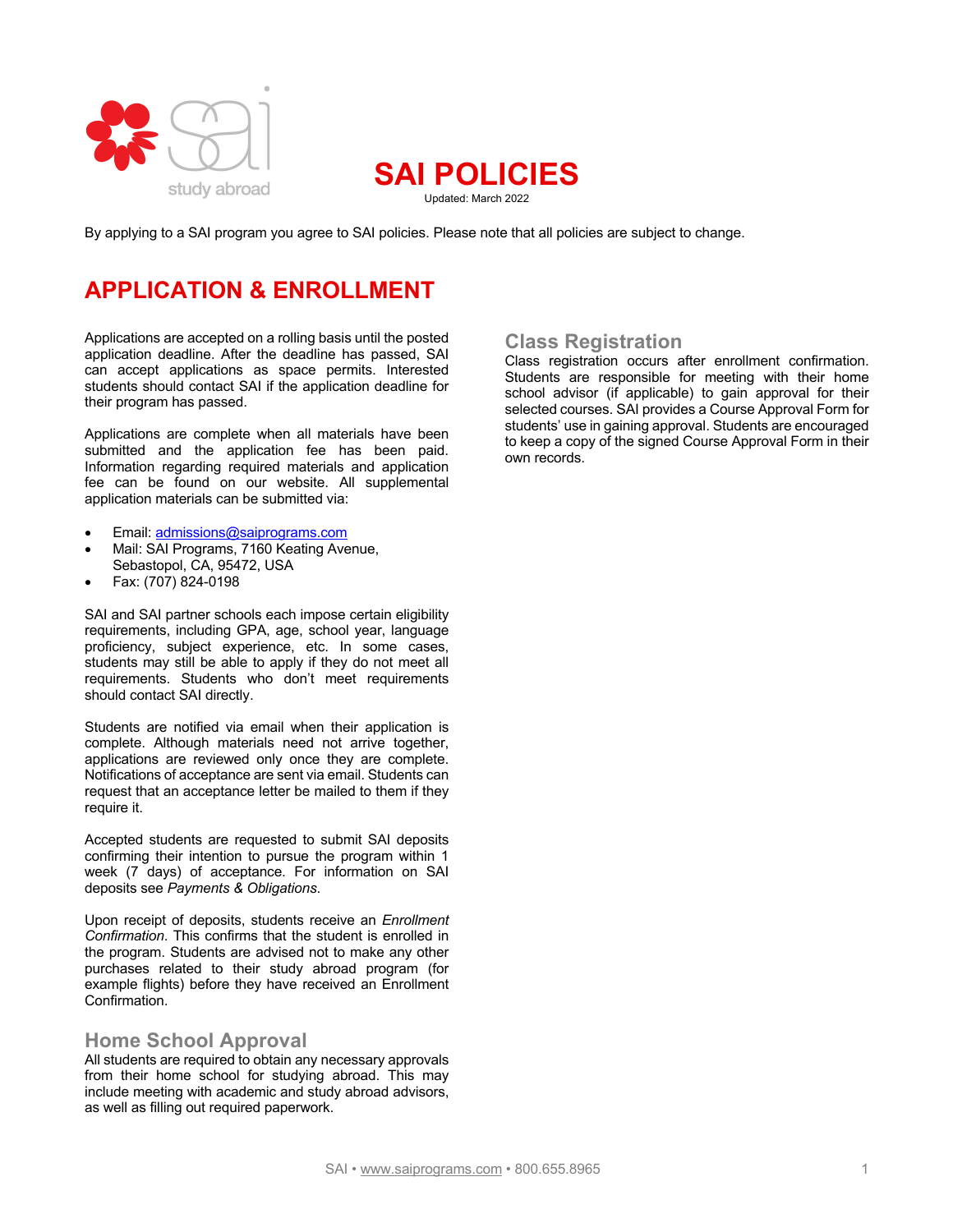# **PAYMENTS & OBLIGATIONS**

SAI program fees are listed on the SAI website. Students are subject to the fees listed on the site on the date of application to their specific program.

There are four main payment stages: application fee, deposits, 50% program fee, and program fee balance.

## **Application Fee**

All new applications require an application fee. Application fees are **non-refundable**. SAI is unable to process an application until an application fee has been paid.

SAI application fees are as follows:

- \$120 for all on-site programs except Master's Degrees
- \$140 for all Master's Degrees
- \$50 for all virtual programs

## **Deposits**

All students are required to pay SAI deposits to confirm their intention to pursue the program. SAI deposits are due within 1 week (7 days) of acceptance. Please note that course registration and housing assignments (if applicable) are completed on a first come first served basis, based on the date deposits are paid. SAI deposits are the following:

#### **Confirmation Deposit** (**non-refundable**)

The confirmation deposit holds a student's place in the program; a student's place is not held until this payment is submitted. The confirmation deposit amount is deducted from the final program cost.

Confirmation deposits are charged as follows:

- \$500 each, for all on-site programs except Master's **Degrees**
- \$1,500 for all Master's Degrees
- \$250 for all virtual programs

#### **Security Deposit** (**refundable**)

The refundable security deposit is used to cover any charges incurred abroad, including housing damages and school fees. Security deposits, less any charges, are refunded within 90 days of program completion. Students are invoiced for any charges that exceed the amount of the security deposit. Security deposit refunds are issued via a mailed check made out to the student. In the event that a refund check must be re-issued, a \$50 re-issue fee is deducted from the replacement check.

Security deposits are charged as follows:

- \$300 each, for all on-site programs except Master's Degrees (security deposits are not collected for Master's Degrees)
- Security deposits are not collected for virtual programs

### **Housing Supplements**

Students choosing to upgrade SAI housing (including private room supplement and homestay supplement) must submit all housing supplement fees along with SAI deposits. Housing supplement requests are not

guaranteed; in the event that SAI is unable to fill the request, the housing supplement will be refunded.

#### **Multiple Programs Deposits**

Students enrolling in SAI programs that combine two or more programs or terms (for example, Academic Year programs [2 semesters]) are required to pay the following deposits, all due upon acceptance.

- *Confirmation deposit (non-refundable)*: \$500 per program or term.
- *Security deposit (refundable)*: \$300 total, refunded at the completion of all programs or terms.

Students enrolling in two or more separate SAI programs that are not offered as SAI combinations must pay the deposits for each program, due upon acceptance.

## **Program Fee**

After paying SAI deposits, students receive notification of their program fee balance and due dates. Final program fee and due dates may vary for the following reasons:

- Some SAI affiliated schools have special payment arrangements in which students either (1) pay the full cost to their home school; or (2) pay a portion of the cost to SAI and the rest to their home school.
- Students from SAI affiliated schools may receive discounts, thereby reducing their program cost.
- Payment due dates may be amended for students who are accepted after the 50% or 100% payment due dates. In these instances, payment will be due within five (5) business days of the student's acceptance.
- Virtual programs do not have a 50% payment deadline.

The program fee is divided in two payments:

**50% of Total Program Fee:** Students receive by email the details regarding their 50% of total program fee amount and its due date. This 50% due date may differ for late applicants who have paid the deposits after their regular due date.

Students utilizing financial aid from their home school for a SAI program are able to defer this 50% program fee payment. Students must communicate to SAI their intention to utilize financial aid and complete required forms in order to defer this payment.

**Balance of Total Program Fee:** Students receive by email the details regarding their balance of total program fee amount and its due date.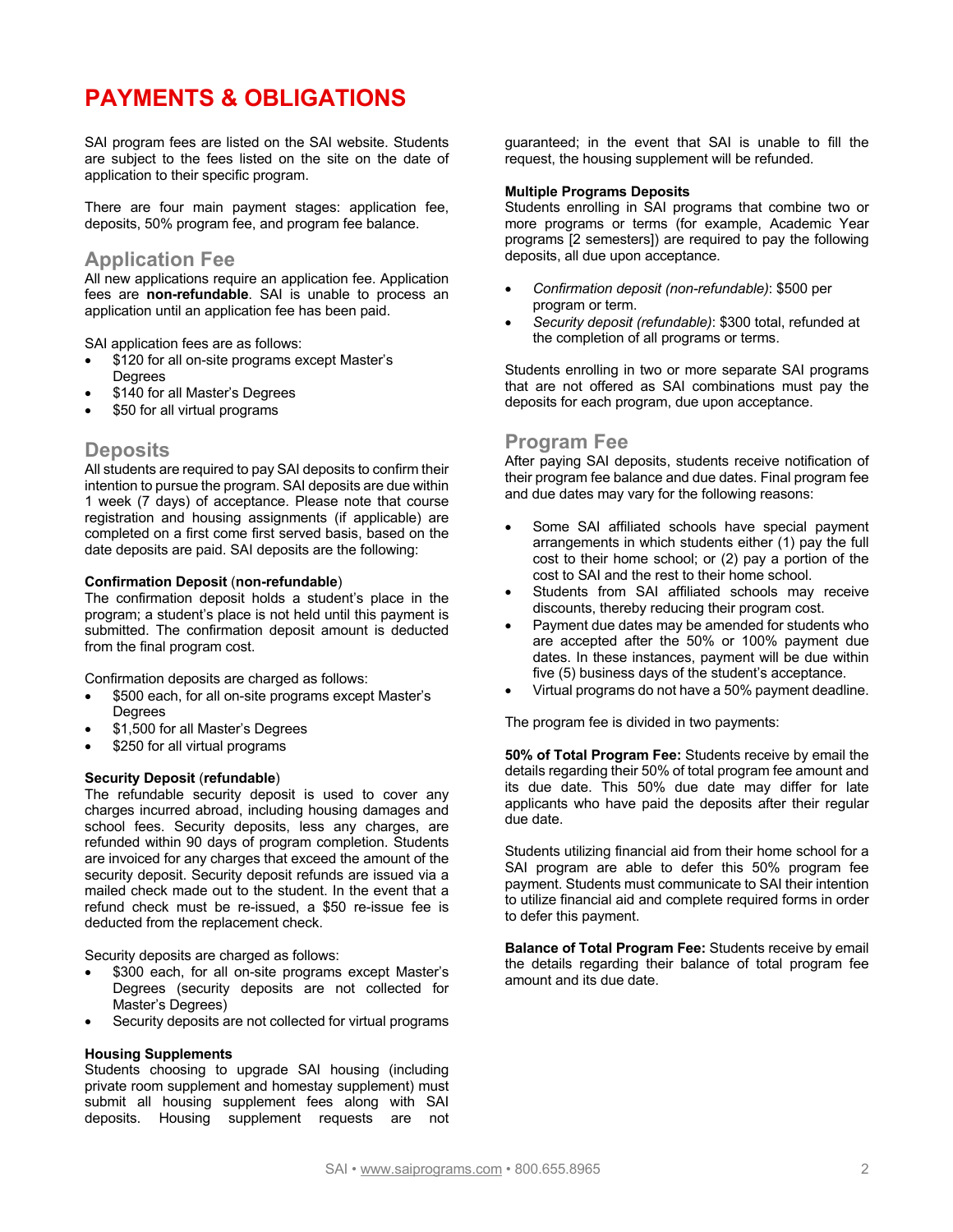# **Payment Methods**

The following payment methods are available:

- Personal check, money order or cashier's check made payable to SAI Programs, mailed to: SAI Programs, 7160 Keating Avenue, Sebastopol, CA 95472 USA. Be sure to note student's full name on the check.
- Online payment by Visa, MasterCard or E-check. Convenience fee applies.
- Bank wire transfer. For wiring instructions please contact SAI.

Students receive a confirmation of payment once payments have been processed.

## **Returned Payments**

Payments made via check or e-check that are returned due to inaccurate information or insufficient funds will be charged a \$25 fee for processing.

### **Late Payments**

SAI reserves the right to move an application to *inactive* or *cancelled* status if payment deadlines are not met. Students may be held responsible for any costs already incurred by SAI on their behalf. SAI may impose a late payment fee on students who wish to reactivate their applications.

# **Financial Aid**

Students who currently receive federal, state, or institutional financial aid may be able to use some or all of their aid toward the cost of their SAI program. This includes scholarships, grants and personal loans. Only a student's home university can confirm that the financial aid they receive may be used to fund their study abroad program.

Financial aid students have two options for payment of SAI program fees:

- Pay in full for the SAI program and reimburse oneself when financial aid is disbursed. These students follow SAI's regular payment schedule.
- Defer payment of the SAI program fee balance (i.e. the amount that aid will cover) until financial aid is disbursed. Only the amount covered by financial aid may be deferred. Students wishing to defer payment must complete and return the SAI Financial Aid Verification Forms by the deadline as well as complete any required paperwork from their home school.

Financial aid students may not defer the following payments:

- Application fee
- SAI deposits
- Housing supplements (if applicable)

Financial aid students are responsible for ensuring that all forms are submitted on time and that any amount not covered by financial aid is paid to SAI by the regular payment due dates.

Financial aid students are bound by the SAI Cancellation and Withdrawal Policy. If a student withdraws from a

program before all fees are paid, they remain liable for any penalties as reflected in the Cancellation Policy.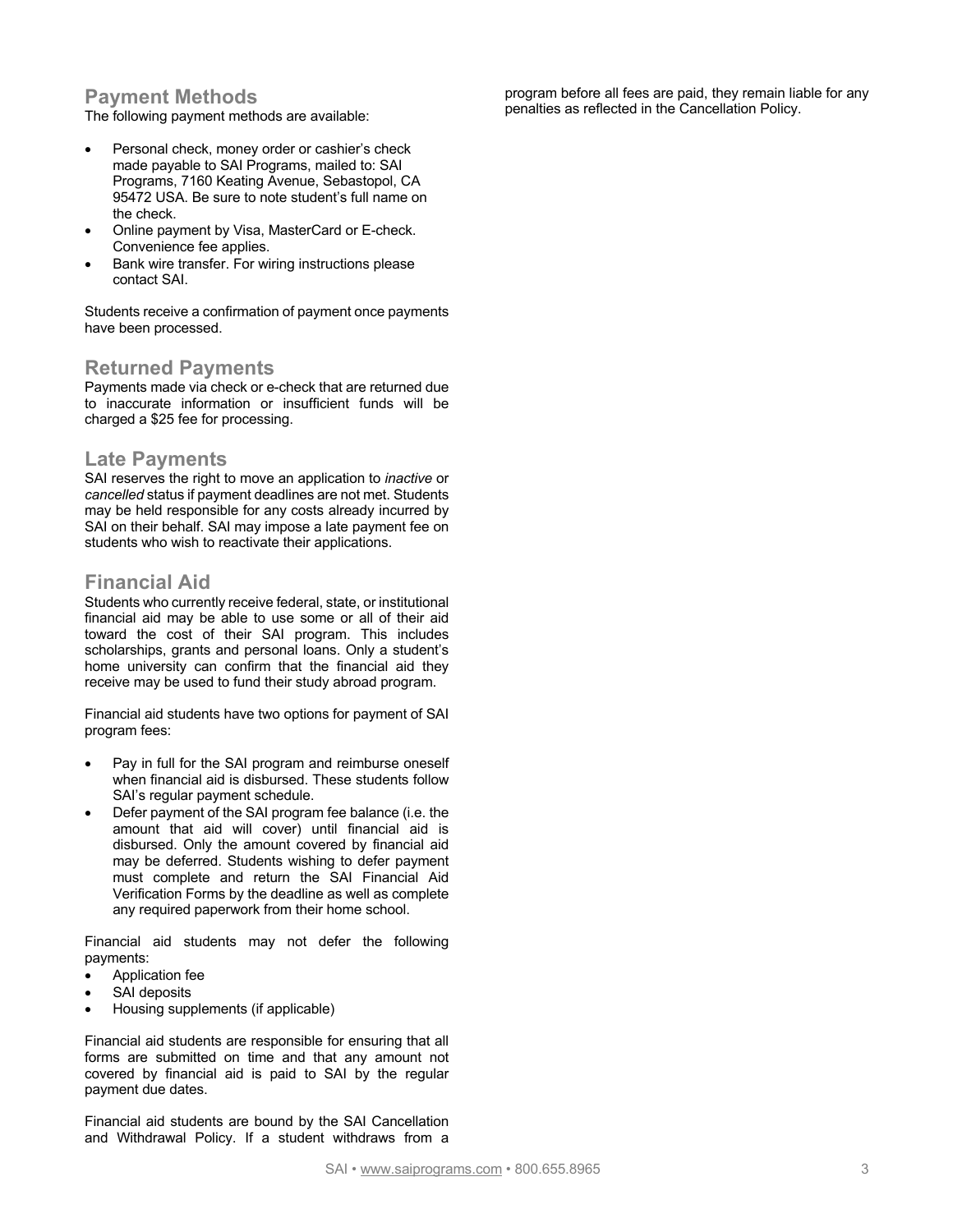# **SAI SERVICES**

## **Health Insurance**

All SAI students enrolled in on-site SAI programs automatically receive student health insurance coverage by CISI, Cultural Insurance Services International. Coverage is provided for the duration of the SAI program only. In cases where students are enrolled in consecutive programs with a gap under 1 month, coverage will extend to cover the gap. For larger gaps, students can enroll in an additional travel gap plan directly through the insurance provider. Please note that no refund of insurance is granted for early departure or dismissal from a SAI program.

### **Passports and Visas**

It is the sole responsibility of the student to ensure that all necessary travel documents are procured and in their possession prior to program start. Passports are required for international travel and student visas may be required. SAI will provide advice and assistance with travel and visa requirements, but students assume complete and full responsibility for verifying any and all entry requirements and obtaining a passport or student visa, if required. Failure to meet any travel requirements, including obtaining a visa, is not considered the basis for a refund of fees.

## **Pre-Departure Requirements**

Students may be required to submit additional predeparture materials. Materials differ with each program, but may include visa and/or passport scans, travel details, health information, and course approval forms. Students receive information regarding these materials from their SAI Admissions Counselor. Failure to submit required materials may result in a hold on a student's account.

## **SAI 360º & Select Services**

SAI offers two service models to reflect the different needs of students:

- *SAI 360º Services*: provides SAI's full array of services, including airport pickup, orientation, housing, excursions and activities, health insurance, and on-site staff available 24/7.
- *SAI Select Services*: provides SAI's most important services, including orientation, on-site staff, health insurance, and 24/7 emergency support.

Specific services vary by program; please see the SAI website for more information.

## **Communication**

As a safety measure, all SAI students enrolled in on-site programs are asked to have a working cell phone number on which they can be reached while they are abroad. This allows SAI staff to contact the student in an emergency. Some students choose to add an international plan to their current US provider, while others, with the help of SAI onsite staff, arrange for a local cell phone service upon arrival.

### **Housing**

360º Services programs include SAI housing. Housing options differ by program; please see the SAI website for details. Students have the following housing options:

- **Standard Housing, included in the program fee.**
- *Optional Housing*, where available, which may incur an additional fee (ex. homestay with meals).
- *Alternate Housing*, where available, opting out of SAI housing to seek independent housing. See *Independent Housing* below.

In some programs, additional housing options may be available for a supplemental fee (for example, private room or cleaning services). Students must submit a request for these housing options. Housing supplements that incur an additional fee must be paid alongside SAI deposits. Housing supplement requests are not guaranteed; in the event that SAI is unable to fill the request, the housing supplement will be refunded.

Housing assignments are made after SAI deposits are paid, on a first come first served basis. SAI housing configurations are designated as female, male, and in some locations, gender-inclusive

SAI housing may not be available to students applying less than 30 days prior to the start of a term.

Housing assignments are announced 10 - 14 days prior to program start. Full payment of program fee (or applicable financial aid forms) must be received before SAI will share housing assignments. Housing assignments are subject to cancellation if full payment of program fee is not made by the due date.

Students receive information on housing policies and tenant responsibilities upon arrival. Students who breach these policies are at risk of removal from their housing and/or program.

An inspection of student housing is conducted at check-out. Students are liable for any damages, which are deducted from the security deposit. Charges in excess of the security deposit are billed to the student.

#### **Independent (Alternate) Housing**

SAI students may live in independent housing for the variety of reasons below. All students living in Independent Housing must sign the Independent Housing Waiver and fill out the online Independent Housing Information Form prior to arrival in country. These students are responsible for alerting SAI on-site staff if there is ever a change in their housing or contact information. See *Housing-Only Cancellation* for additional information.

*1. SAI Select Services:* Students attending programs with SAI Select Services that don't include SAI housing must seek out their own housing. SAI can provide recommendations for housing agencies and where to look,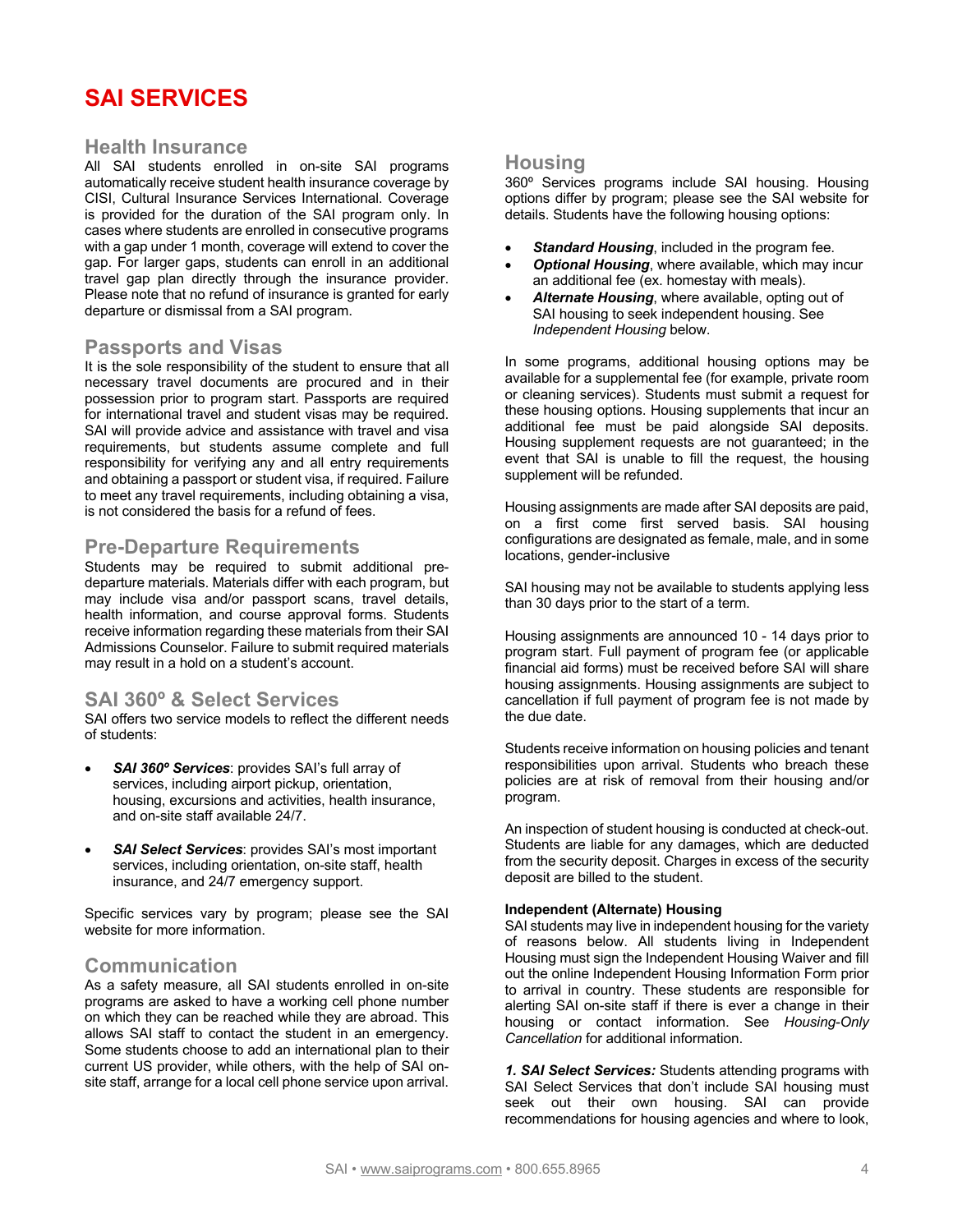but the student is fully responsible for securing their own housing.

*2. Age and Lifestyle:* Typically, SAI students living in SAI housing are under age 25. SAI students who are over age 25 may have different priorities and interests when it comes to housing and roommates. Therefore, these students may wish to seek out independent housing with a reduction to the housing services portion of their Program Fee. For these students, SAI can provide recommendations for housing that suits their needs, but the student is fully responsible for securing their own housing.

*3. Personal Reasons:* SAI students who wish to opt out of SAI housing for personal reasons must submit a request using the online Independent Housing Request Form. If the request is approved, these students will receive a reduction in the housing services portion of their Program Fee, and will be fully responsible for securing their own housing.

## **Transcripts**

All SAI programs include one official transcript, which is issued within 12 weeks from program completion. Students must submit a transcript request in order to issue the transcript (students from SAI-affiliated universities need not submit the request).

SAI reserves the right to withhold a transcript in the case of unpaid balances due to SAI, its academic institutions or any SAI agent.

Students requiring additional transcripts should follow these procedures:

- **Host school transcripts**: fill out the SAI transcript request form and submit the transcript fee.
- **US school of record transcripts:** follow instructions provided by SAI for the request with the school of record.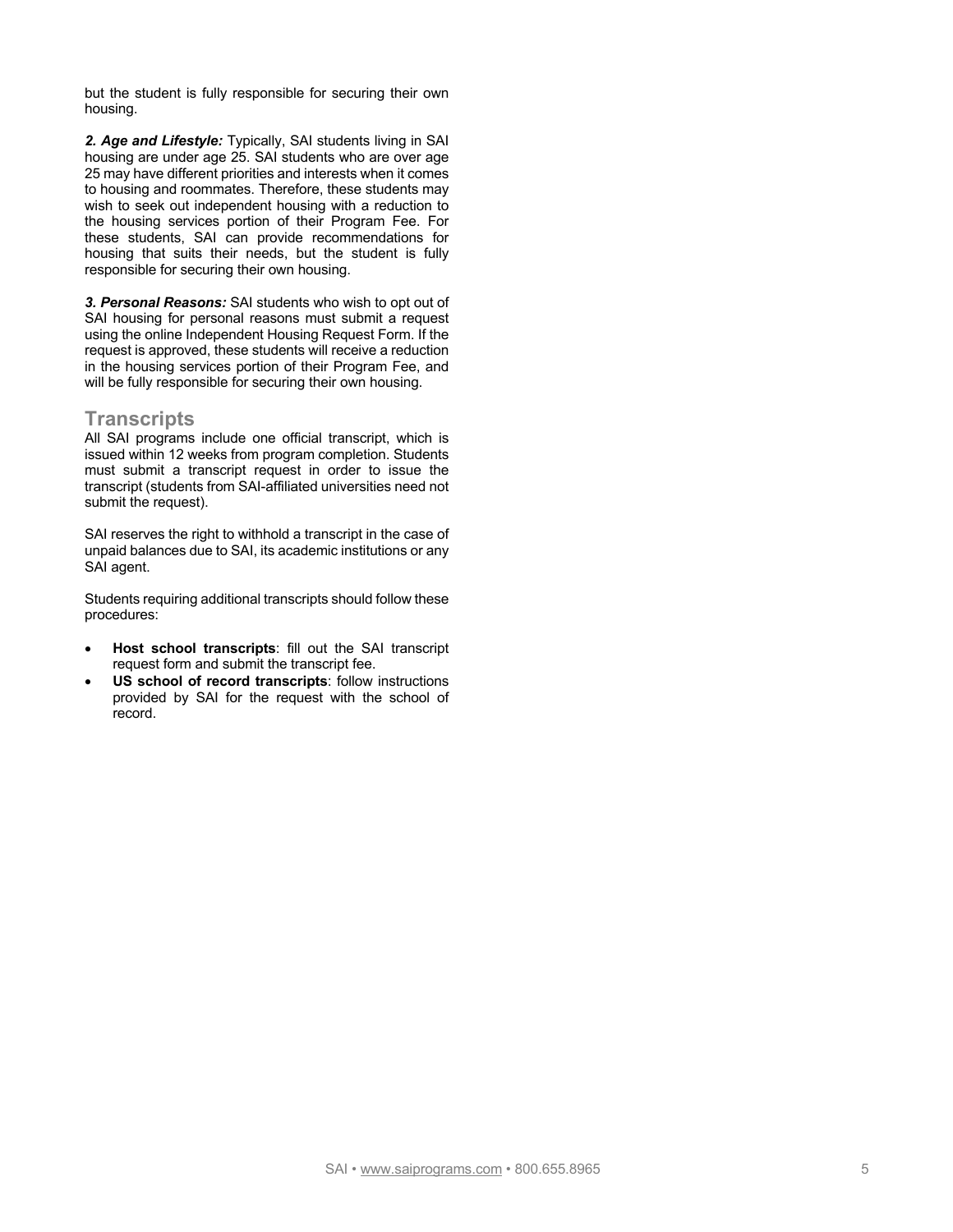# **CANCELLATIONS AND REFUNDS**

*Please note that SAI cancellation policies may differ for students attending SAI programs from a home school that has a billing arrangement with SAI (in which student's partial or full SAI payment is made to their home school instead of SAI).* 

## **Cancellation: Undergraduate, Gap, High School & Career Programs Enrollment Cancellation**

Check-in day is considered the start of the term. The application fee and confirmation deposit are **not refundable** at any time. Further program cost liability is based on the date on which SAI receives a cancellation request using the online *SAI Cancellation & Deferment Request Form*. If a cancellation request is received 76 or more days before check-in day, a full refund is provided (minus the non-refundable confirmation deposit and application fee). If a cancellation request is received 75 days or less before check-in day, students are liable for the following penalties:

75 - 45 days before the start of term: 30% of program cost 44 - 8 days before the start of term: 50% of program cost 7 days or less before the start of term: 100% of program cost

Program cost includes all costs associated with enrollment (including program add-ons and any optional or additional fees).

#### **Enrollment Deferment**

Students who have confirmed their enrollment with payment of program deposit/s may defer their enrollment to a future term that starts within one calendar year of the original term by submitting a non-refundable \$300 deferment administrative fee. To request a deferral, the online *SAI Cancellation & Deferment Request Form* must be received 61 days or more prior to the original program start date. Students who subsequently cancel their enrollment for the new term are liable for the enrollment cancellation penalty of higher value (either the original or current term).

#### **Housing-Only Cancellation**

If a student chooses to cancel their Housing Request to seek independent housing, the following cancellation policy applies, based on the date that SAI receives the *Independent Housing Request Form*. Please note that by withdrawing from housing, students relinquish any access to SAI housing throughout the program.

76 days or more before the start of term: student receives an 85% reduction in housing services cost.

75 days or less before the start of term: student is liable for 100% of the housing services cost.

#### **Program Cancellation**

SAI does not determine course offerings abroad nor is SAI responsible for course or program cancellations made by host schools. The host schools reserve the right to cancel courses/programs up to four weeks prior to the start of the term should the minimum number of required students for a course or program not be met. If a course/program is

canceled prior to program start, students will be offered an alternate course/program. In certain circumstances SAI may be able to offer a deferment on enrollment, allowing students to register for a future term. However neither SAI nor the host schools are responsible for any fees incurred due to program cancellation (including airfare charges). For this reason, SAI strongly recommends that students always select an alternate course/program and/or purchase travel and tuition insurance.

Should a program be canceled because of Acts of God, war, terrorism, strikes or other labor actions, acts of government authorities, acts by persons who are not employees of SAI Programs, pandemics, epidemics or other health threats after the program start date, no refund amount can be guaranteed, although SAI Programs will make reasonable efforts to seek refunds from third parties for costs not yet incurred.

## **Cancellation: Master's and**

## **Postgraduate Programs**

### **Enrollment Cancellation**

Orientation day is considered the start of the term. The application fee and confirmation deposit are **not refundable** at any time. Further program cost liability is based on the date on which SAI receives a cancellation request using the online SAI Cancellation & Deferment Request Form. If a cancellation request is received 46 or more days before the start of the term, a full refund is provided (minus the non-refundable confirmation deposit and application fee). If a cancellation request is received 45 days or less before the start of the term, students are liable for the following penalties:

45 - 30 days before the start of term: 10% of program cost 29 - 8 days before the start of term: 50% of program cost 7 days or less before the start of term: 100% of program cost

If either the Consulate refuses a student visa (written proof required), the host school cancels a course/program, or if a student has applied for a loan and been denied (written proof required), \$1,000 of the confirmation deposit will be refunded. \$500 of the confirmation deposit is not refundable.

#### **Program Cancellation**

SAI does not determine course offerings abroad nor is SAI responsible for course or program cancellations made by host schools. The host schools reserve the right to cancel courses/programs should the minimum number of required students for a course or program not be met, up to:

- Elisava: two weeks prior to the start of the term
- All other: four weeks prior to the start of the term

In certain circumstances SAI may be able to offer a deferment on enrollment, allowing students to register for a future term. However neither SAI nor the host schools are responsible for any fees incurred due to program cancellation (including airfare charges). For this reason, SAI strongly recommends that students purchase travel and tuition insurance.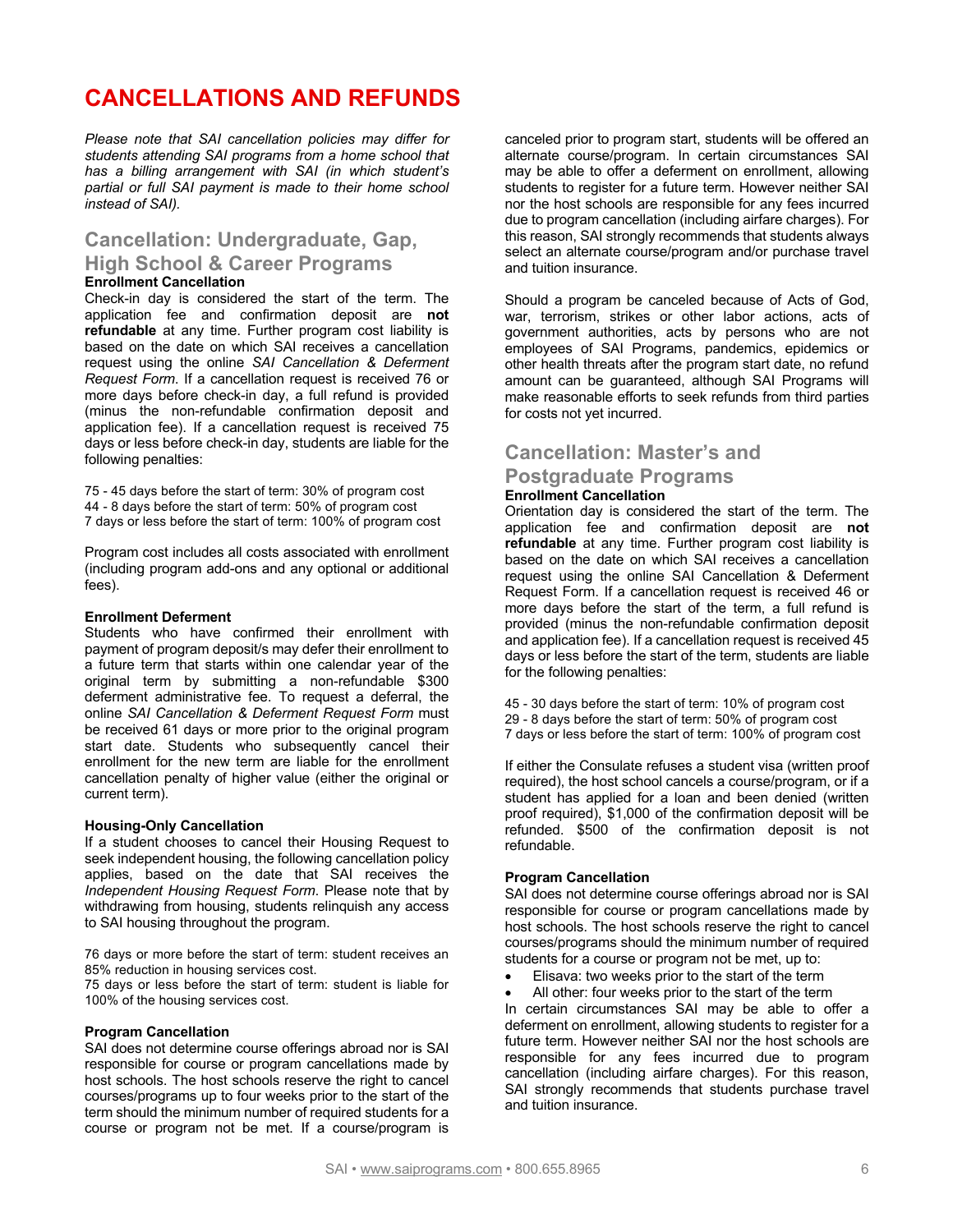Should a program be canceled because of Acts of God, war, terrorism, strikes or other labor actions, acts of government authorities, acts by persons who are not employees of SAI Programs, pandemics, epidemics or other health threats after the program start date, no refund amount can be guaranteed, although SAI Programs will make reasonable efforts to seek refunds from third parties for costs not yet incurred.

# **Cancellation: Virtual Programs**

#### **Enrollment Cancellation**

Orientation day is considered the start of term. The application fee and confirmation deposit are **not refundable** at any time. Further program cost liability is based on the date on which SAI receives a cancellation request using the online *SAI Cancellation & Deferment Request Form*. If a cancellation request is received before the penalty begins (see below), a full refund is provided (minus the non-refundable confirmation deposit and application fee). If a cancellation request is received after the penalty begins, students are liable for the full program cost.

**Virtual Summer programs cancellation penalty** - 15 days or less before the start of term: student is liable for **100%** of the program cost.

**Virtual Academic Year programs cancellation penalty** - 20 days or less before the start of term: student is liable for **100%** of the program cost.

Program cost includes any and all costs associated with enrollment (including program add-ons and any optional or additional fees).

#### **Enrollment Deferment**

Students who have confirmed their enrollment with payment of program deposit/s may defer their enrollment to a future term that starts within one calendar year of the original term. To request a deferral, the online *SAI Cancellation & Deferment Request Form* must be received prior to the date that penalty begins.

#### **Program Cancellation**

SAI does not determine course offerings abroad nor is SAI responsible for course or program cancellations made by host schools. The host schools reserve the right to cancel courses/programs up to one week prior to the start of the term should the minimum number of required students for a course or program not be met. If a course/program is canceled prior to program start, students will be offered an alternate course/program. In certain circumstances SAI may be able to offer a deferment on enrollment, allowing students to register for a future term. However neither SAI nor the host schools are responsible for any fees incurred due to program cancellation. For this reason, SAI strongly recommends that students always select an alternate course/program.

Should a program be canceled because of Acts of God, criminal acts such as theft, war, terrorism, strikes or other labor actions, acts of government authorities, acts by persons who are not employees of SAI Programs, pandemics, epidemics or other health threats after the program start date, no refund amount can be guaranteed,

although SAI Programs will make reasonable efforts to seek refunds from third parties for costs not yet incurred.

## **Refunds**

#### **Refunds for Enrollment Cancellation**

Refunds are issued within 4 weeks of enrollment cancellation, in the same form the payment was made (check, credit card, or e-check). Refund checks are issued to the student (unless requested otherwise), while credit card and e-check refunds are issued to the card used for the payment.

#### **Refunds for Security Deposits**

Security deposits, less any charges, are refunded within 90 days of program completion. Students are invoiced for any charges that exceed the amount of the security deposit. Security deposit refunds are issued via a mailed check made out to the student. In the event that a refund check must be re-issued, a \$30 re-issue fee is deducted from the replacement check.

### **Withdrawal After Program Has Begun**

Students who must withdraw from an on-site SAI program after the program has begun should follow these steps:

- Contact SAI staff to discuss the reasons for withdrawing and inform SAI staff of the exact date and time of departure from the host city.
- Contact home university (if applicable) to discuss any financial or academic consequences (i.e. students who have received financial aid may have to pay it back; students may have to add another semester in order to graduate). Submit to SAI proof of contact with home school advisor.
- Complete any forms and permissions for withdrawal required by host university.
- Complete the SAI Official Withdrawal Form, provided by SAI staff.
- If applicable, turn in SAI housing keys and cell phone prior to departure.

Students who withdraw after a SAI program has begun are not entitled to refunds, reimbursements or credit of any kind. In accordance with the SAI Cancellation and Refund Policy, all program, tuition, and housing costs and fees are nonrefundable once the program has begun.